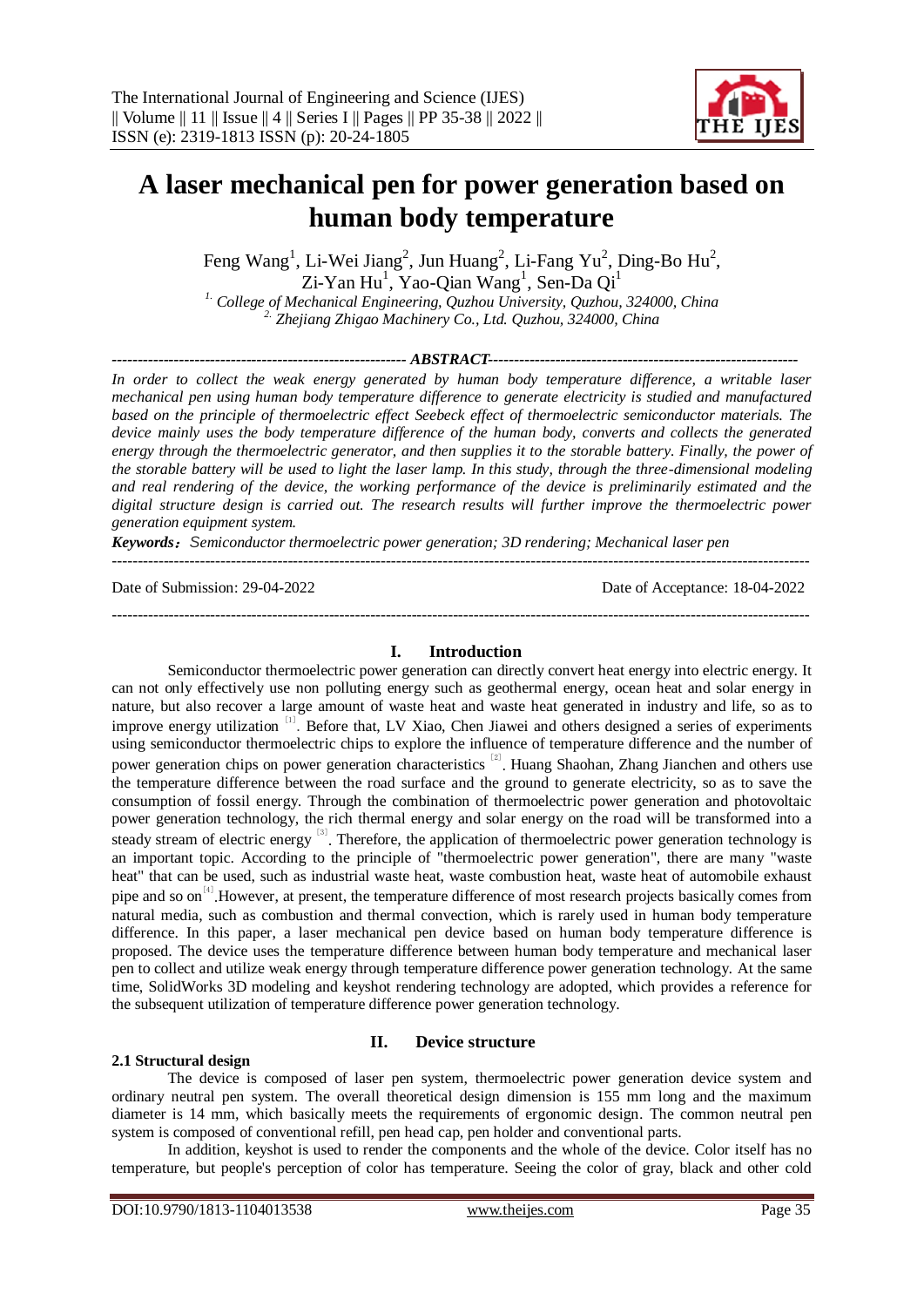colors will associate it with cool and cool; Seeing warm colors such as red, orange and yellow will be associated with flame and the sun<sup>[5]</sup>. Therefore, the whole laser pen is selected in the warm color system on the color tone, and then decorated with black, which is in sharp contrast, concise and generous. At the same time, it can make the whole laser mechanical pen full of vibrant color. In terms of materials, the refill is a conventional refill in the market, and the pen head cap and pen holder are made of PVC. In order to avoid abrupt color, the annular temperature difference sheet, pen cap and pen holder are designed as orange yellow. The overall rendering of laser mechanical pen is shown in Figure 1, the rendering of structural drawing is shown in Figure 2, and the perspective view is shown in Figure 3.



Figure 1 Overall drawing of laser mechanical pen

In the partial perspective view of the laser mechanical pen in Figure 2, you can see the internal structure of the pen holder and the placement position of the laser mechanical pen after removing the parts of the thermoelectric generator.



Figure 2 Partial perspective view of laser mechanical pen

After further removing part of the pen holder parts used to support the laser mechanical pen, as shown in the overall perspective view of the laser mechanical pen in Figure 3, the internal structure of the laser mechanical pen and the line arrangement of collecting electric energy can be clearly observed.



Figure 3 Overall perspective of laser mechanical pen

In the laser mechanical pen system, there are several parts, including rechargeable battery, spring, positive and negative connecting pieces, regulated current regulator, press switch, laser wick, lens, wire and placement slot. The positive and negative connecting pieces are made of brass and have good conductivity. Other parts are rendered according to the style of conventional parts in the market, and the specific part rendering is shown in Figure 4.

After the parts are assembled, all parts will be placed in the placement slot. Considering the color matching effect, the placement slot is still rendered as orange yellow, as shown in Figure 5. Finally, install the placement slot into the end of the pen holder, as shown in Figure 6.

In this system, the negative pole of the storable battery is connected to the negative connecting piece through a spring, one end of the negative connecting wire is connected with the negative connecting piece through tin welding, and the other end of the negative connecting wire is connected to the negative pole of the voltage stabilizing current regulator; The positive pole of the storable battery is connected through the positive connecting piece and the positive connecting wire, and the positive connecting piece and the positive connecting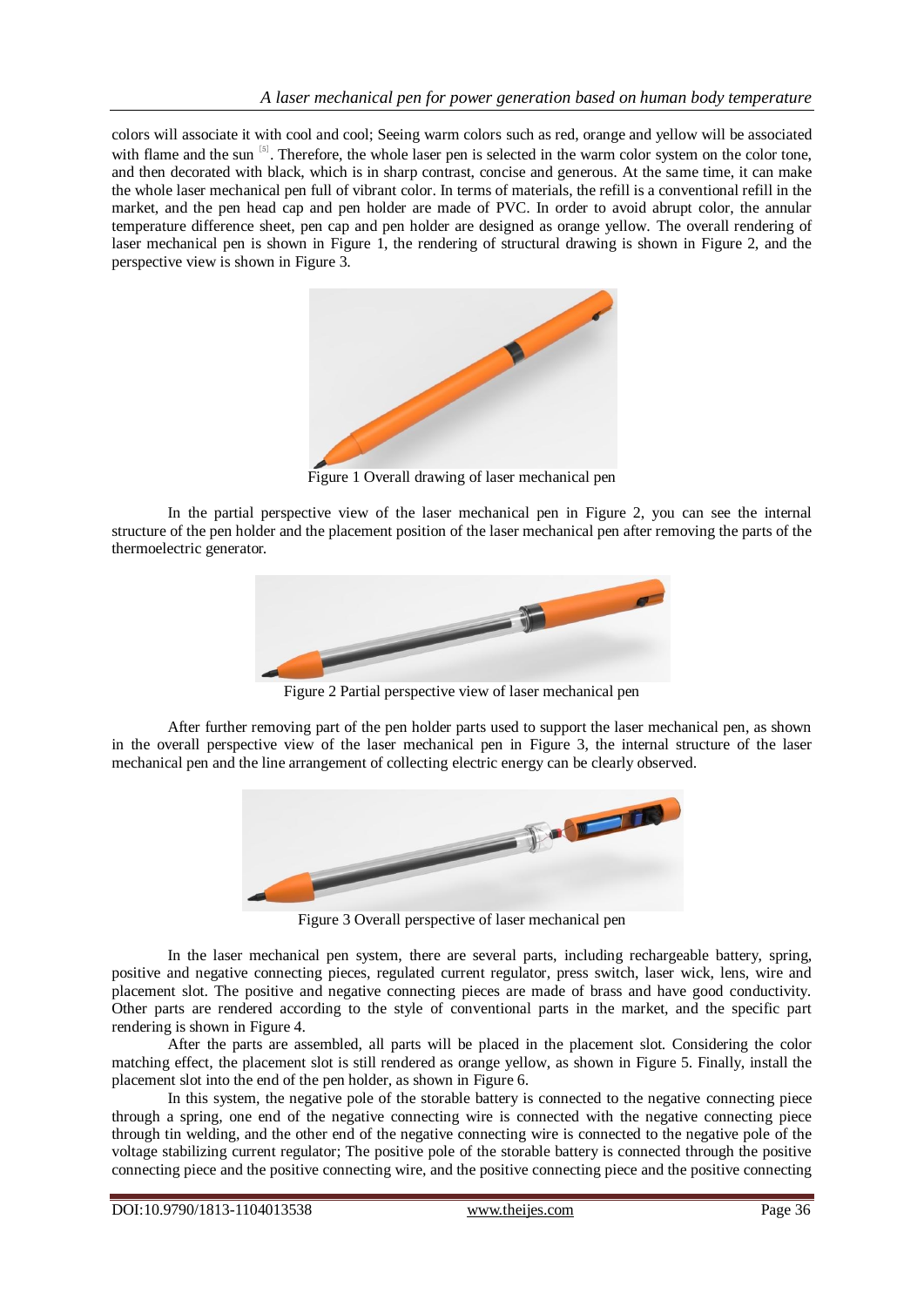wire are also connected through tin welding. The voltage stabilizing and current passing device has the functions of voltage stabilizing and current passing, and this subsystem only shows the function of current passing. The push type switch is respectively connected with the voltage stabilizing current regulator through the positive and negative conducting wires. The laser lamp is connected with the push switch through solder.



Figure4 Power supply circuit diagram of laser mechanical pen



Figure 5 Component placement diagram of laser mechanical pen system



Figure 6 Component placement diagram of laser mechanical pen system

In the thermoelectric power generation system, the negative and positive collecting wires and collecting heads form a power transmission device with the thermoelectric sheet, and the negative and positive receiving wires and receiving holes form a power receiving device. The connection is completed through the snap fit between the collecting head and the receiving hole. The negative and positive receiving wires are respectively connected to the positive and negative poles of the voltage stabilizing current regulator, and the current after voltage stabilizing charges the storable battery through the negative and positive connecting wires. Refer to Figure 7 for the electric energy collection process.

In the whole system, the components of thermoelectric generator play an important role. All electric energy will be transformed and collected through it. Finally, after boosting and stabilizing the current, it will be stored in the storable battery to supply the laser lamp system at any time. In the process of rendering, considering the color matching, the thermoelectric chip is rendered orange yellow one by one. Two wires are led out at one end of the annular thermoelectric sheet, which are rendered as one red and one black, corresponding to the positive and negative wires. After being connected with the buckle of the receiving hole through the collecting head, the electric energy enters the current stabilizing and voltage stabilizing module through the wire, and then flows into the storable battery for energy storage. The whole thermoelectric power generation system is shown in Figure 7, and the details are shown in Figure 8.



Figure 7 Power generation circuit diagram of human body temperature difference